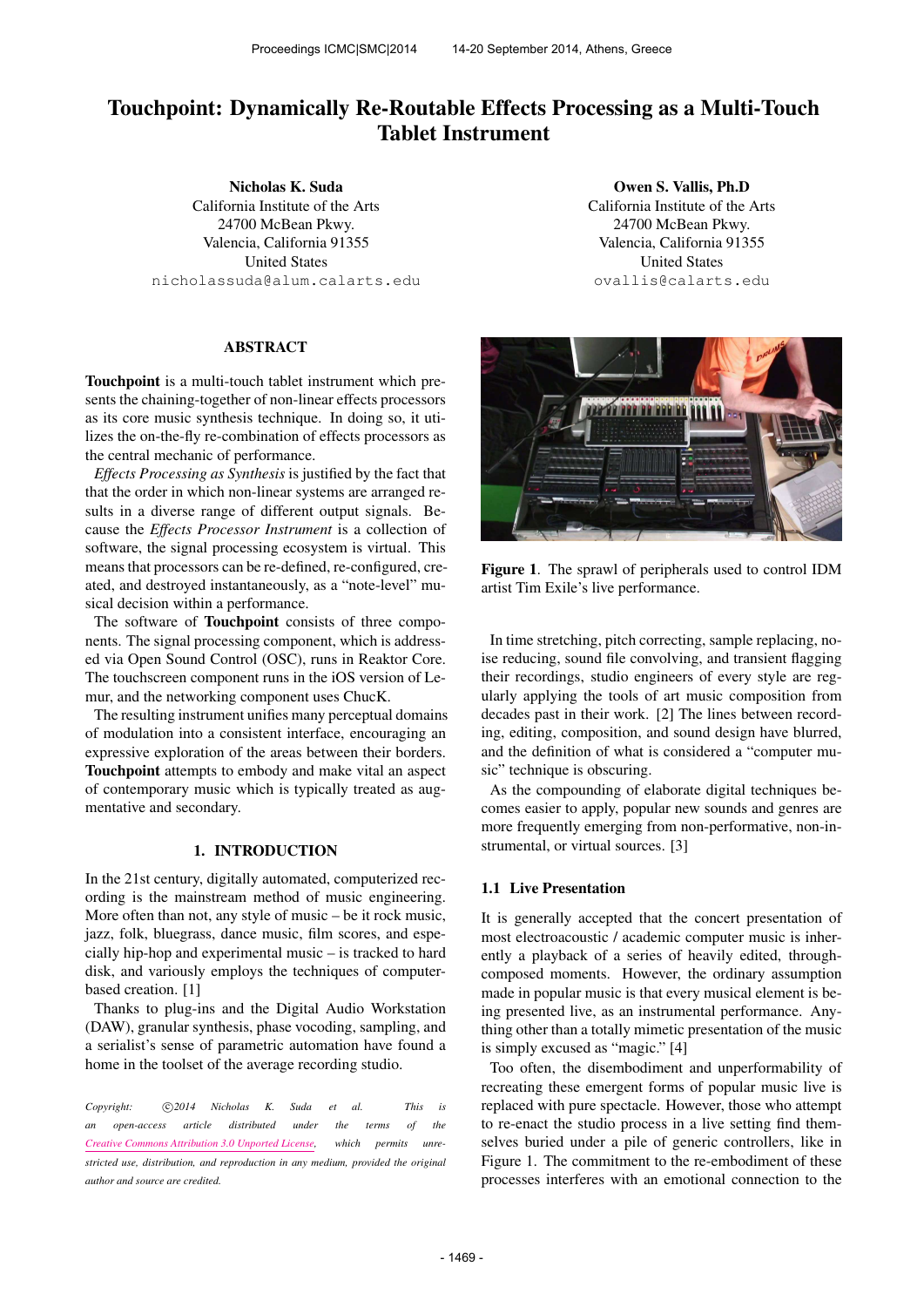recitation of the music itself.

Certainly, the idea of the performative effects processor is nothing new in computer music studies. *The Hands* of Michel Waisvisz [5] explored the idea of gesturally manipulating audio buffers to great effect nearly thirty years ago.

The pursuit of embodied computer music systems with performative interfaces has seen such an investment from institutions like Stanford's CCRMA [6], UC Berkeley's CNMAT [7], and the Princeton Sound Lab [8] that an entire conference dedicated to *New Interfaces for Musical Expression* (or NIME) was created in 2001, annually collating the developments of computer music performance.

Thanks to the iPhone, the mobile device has been responsible for a recent explosion of dynamic touchscreen-based interfaces. [9, 10] In pursuit of embodying the use of effects processing in contemporary pop music, even previous attempts to sandbox and consolidate plug-in based compositional ecosytems have been realized before. [11, 12]

## 1.2 The Signal Processing Instrument

This paper presents **Touchpoint**, which is a software instrument that networks an iPad-based touchscreen interface with a signal processing engine that lives on a remote host computer.

It is primarily inspired by a wave of recent DAW plugins which are multi-effects processors. Products such as Native Instruments' *The Finger* (2009)<sup>1</sup>, iZotope's *Stutter* Edit (2011)<sup>2</sup>, and Sugar Bytes' *Turnado* (2011)<sup>3</sup> represent the nascent efforts of the commercial plug-in industry responding to the growing reliance upon elaborate signal processing techniques in contemporary popular music.

Touchpoint presents effects processing as a momentary, performative mechanic by presenting a performer with a series of two-dimensional touch fields on an iPad interface, similar to a KORG *KAOSS Pad*. Touching a field crossfades in an effects process onto the end of a dynamically constructed serial stack. This makes the order that effects are activated in important. Whether starting with a sine wave or an entire ensemble of live instruments, performing with Touchpoint centers around gesturally introducing, removing, and manipulating effects processors in such a transformative way that the original sound merely becomes an excitation signal for an entirely different texture, synthesized by the combination of non-linear processes.

Virtualization is a key aspect of Touchpoint in several regards. Signal processing sources and controller interfaces share an asymmetrical relationship, meaning that one or several instances can be performed by one or several performers in any arrangement. Furthermore, the objects within a signal processing chain are virtual, meaning that the mechanics of object creation, patching, and destruction are lucid. This forms the core of a performance practice.

<sup>2</sup> [http://www.izotope.com/en/products/](http://www.izotope.com/en/products/effects-instruments/stutter-edit)

[effects-instruments/stutter-edit](http://www.izotope.com/en/products/effects-instruments/stutter-edit)



Figure 2. The *Input* page of Touchpoint.

# 1.3 Overview

Section 2 will describe in greater detail the layout of the iPad interface of the instrument. The effects processors available to the system are then overviewed in Section 3. A scenario of the average sound design process when using the instrument follows in Section 4. The mechanics of non-linear processor arrangement are discussed in Section 5, and then the networked structure of interface support is explained in Section 6. Evaluation of the system by other performers is documented in Section 7, followed by a reflective conclusion in Section 8.

## 2. INTERFACE

The iPad-based interface of Touchpoint is divided into six pages of functionality. The *Input* page determines a sound source, offering either a subtractive synthesizer or a stereo audio input. Next, a *Snapshots* page allows the performer to define "presets" of available effects processors. The main area is divided into three *Performance Pages*, where the effects processors are performed. Finally, a *Mixer* page allows for the crossfading of any currently active effects processes to be gesturally controlled. Each section will now be examined in further detail.

## 2.1 *Input*

Shown in Figure 2, the *Input* page defines what the sound source that excites the signal processing chain will be. If *Live Input* is selected, a stereo audio input is made constantly audible, unmuted by any actions upon any signal processors.

If *Synth* is selected, a sub-window is displayed that contains all the basic functionality of a simple subtractive synthesizer. A multi-waveform oscillator (which includes white noise and an impulse) is run through an ADSR amplitude envelope that can be filtered by a state-variable filter of low-pass, high-pass, band-pass varieties in both 2-pole and 4-pole versions. Both the filter and the envelope can be turned off. If the envelope is turned off, then the oscillator will be constantly heard regardless of processor states, as with *Live Input*.

<sup>1</sup> [http://www.native-instruments.com/en/](http://www.native-instruments.com/en/products/komplete/effects/the-finger) [products/komplete/effects/the-finger](http://www.native-instruments.com/en/products/komplete/effects/the-finger)

<sup>3</sup> [http://www.sugar-bytes.com/content/products/](http://www.sugar-bytes.com/content/products/Turnado/index.php?lang=en) [Turnado/index.php?lang=en](http://www.sugar-bytes.com/content/products/Turnado/index.php?lang=en)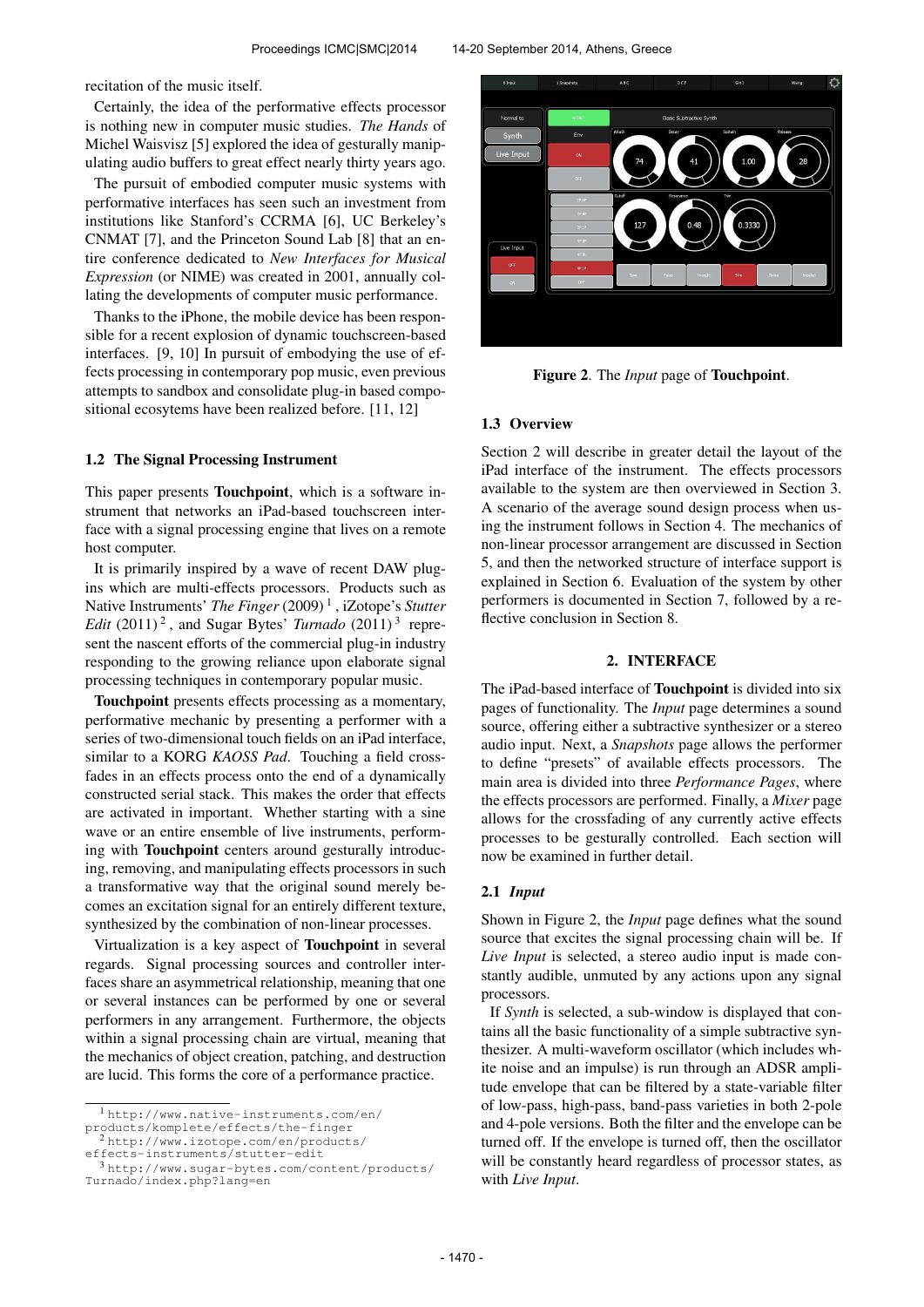If the performer hooks up any kind of standard keyboard MIDI controller into the computer which is running the Reaktor Ensemble, they can perform the synthesizer, with note events abiding by the amplitude envelope. Alternatively, a button on every processor window allows the performer to trigger the amplitude envelope of the *Input Synth*, which is discussed in Section 2.3.1.

By default, the oscillator will play a root A440Hz pitch, but this can be changed in the presence of any new MIDI pitch. Tapping the *Input Synth*'s *REINIT* button will normal the synth to a basic amplitude envelope, low-pass filter, sine wave, and gain state.

# 2.2 *Snapshots*

Performing with Touchpoint tends to be a very exploratory affair, with each recital taking very different turns. However, if the performer recalls a certain set of processors which work particularly well for achieving a certain kind of sound, the instrument takes advantage of Reaktor's capacity for *Snapshot* recall. In Touchpoint, *Snapshots* refer to the state of the instrument's current selection of processors, their settings, their internal phase, and their active/inactive status within a potential signal flow.

Although *Snapshot* creation is a manual process, switching to a *Snapshot* is instantaneous. Tapping a button on this page will completely erase the state of all nine processors and replace them with another previously defined state.



Figure 3. One of the *Performance Pages* of Touchpoint.

## 2.3 *Performance Pages*

The three *Performance Pages*, partially shown in Figure 3, consist of nine two-dimensional "XY" fields which are comparable to a KORG *KAOSS Pad*. Each XY field is reponsible for the activation of an effects process when it is touched. The effect is faded out when the performer's finger is released. Each dimension corresponds to a certain parameter of that effects process.

Each processor "Slot" is labeled with a letter, from Slots A, B, and C on the first page to Slot I on the third page.

In general, the Y-axis of each XY field is mapped to the depth at which the effect is present upon the input signal. The X-axis is mapped to a modulating frequency, the range of which is scalable. If the performer taps a second finger anywhere within the same XY field, this will reset the phase of the modulating oscillator back to its starting point.

## *2.3.1 Slot configuration*

Above each XY field, there are two features. Up top is a drop-down menu, manipulated with a single tap-and-drag motion. This menu picks the type of effect that the XY field below it pertains to. Below this, there is a two-page window of parameters for that effect.

The first page is the *Global* page, which describes parameters that are shared across any effect placed in that Slot, regardless of the effect. This includes the "Onset" and "Release" times of the presence of the effect when a finger is placed on its XY field, the range of the X-axis' modulation frequencies, and a toggle for selecting whether or not the input signal is auditioned when the performer touches an XY field. (This feature allows for the changing of Xand Y-positions to be passive, so that they can be modified without re-triggering an envelope of the audibility of the input signal.)

The second parameter page per-processor describes features that are relevant to the type of processor selected in that Slot. This can include things like a basic waveform shape, pulse width, polarity, wet/dry amount, and modulation depth. Both pages have an effect re-initialization button, and a button for "latching" the effect, i.e. holding a finger down on that effect at the last-registered X and Y positions.

As the performer touches an XY field, that processor is crossfaded onto the end of a serial stack, over a time specified by the "Onset" value on that effect slot's *Global* page. Removing a finger from an XY field crossfades the presence of this effect out of the signal as per that effect slot's "Release" value. The implementation of this is described in Section 5.



Figure 4. The *Mixer* page of Touchpoint.

# 2.4 *Mixer*

At the *Mixer* page (shown in Figure 4), the performer has access to an additional wet/dry control per effect slot, which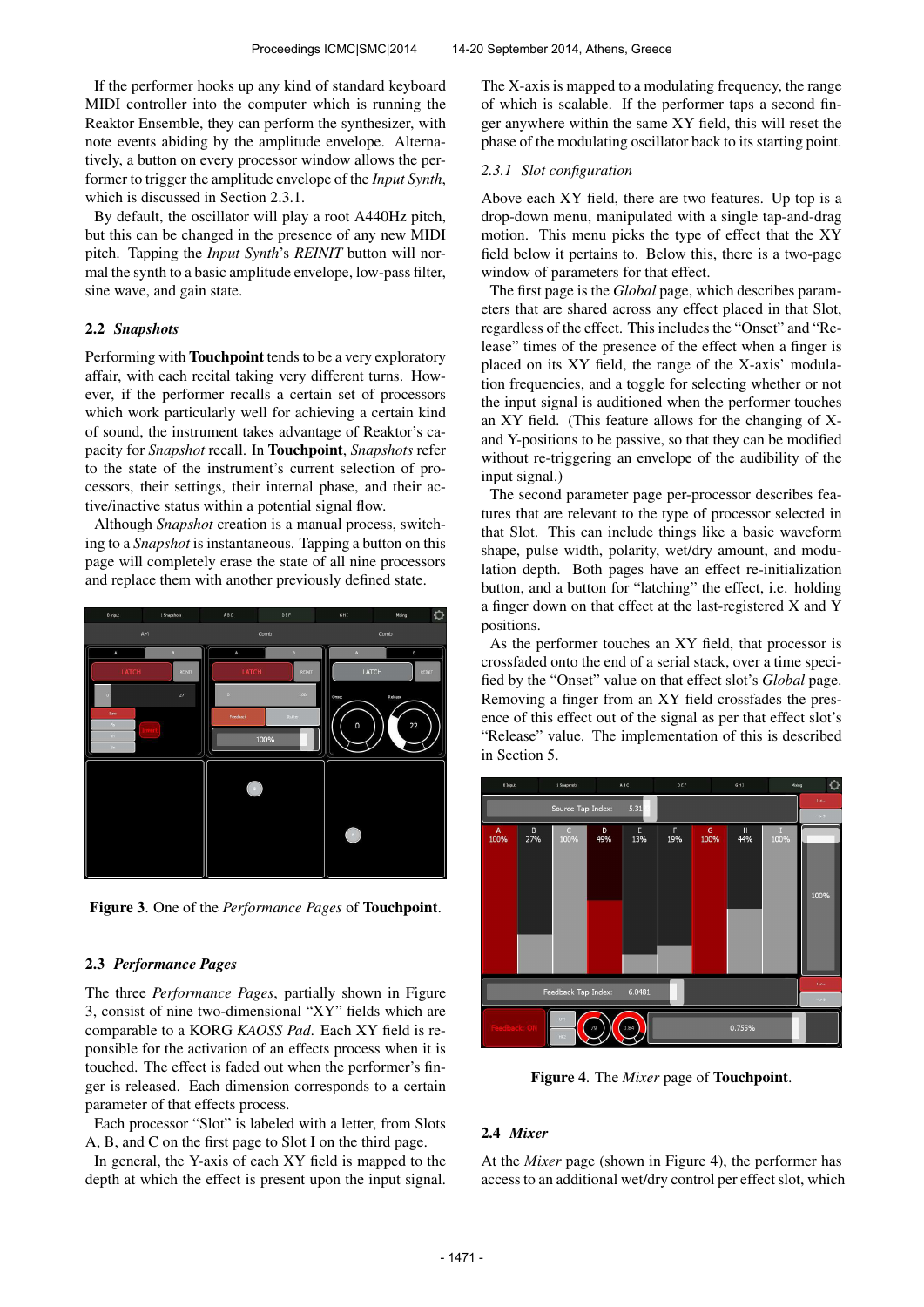| Table 1. Percieved modulation effects, Sinusoid |  |  |
|-------------------------------------------------|--|--|
|-------------------------------------------------|--|--|

| <b>Modulation Rate</b>     | Volume                 | <b>Pitch</b>        |  |
|----------------------------|------------------------|---------------------|--|
| $Slow (1Hz-5Hz)$           | Fade-In/Out            | Wow/Flutter         |  |
| $Median (5Hz-20Hz)$        | Tremolo                | Vibrato             |  |
| <b>Fast</b> $(20Hz-20KHz)$ | <b>Ring Modulation</b> | <b>FM</b> Synthesis |  |

are contextually created, describing the order of the effects that are present. Effects are indexed by their Slot letter, which goes from A to I. Above the maximum nine faders is an additional horizontal fader that allows for the performer to only feed the input signal to a specific subset of audible processors out of the total chain.

This feature works best when there are close to the maximum number of processors active, over a sustained period. It allows the performer to effectively "tap" the point within the chain at which they want to feed the input signal in. The direction of the processor "tap" can be reversed with a toggle menu next to this fader.

At the right of the *Mixer* page is a global *Master Volume* fader, expressed in percent. This is an easy option for ending a performance, for instance.

# *2.4.1 Whole-system feedback*

By turning on the *Feedback* button at the bottom of this page, the end of the signal chain is recursively fed into the beginning at an attenuated percentage specified by a newly-displayed crossfader which goes up to 90%.

Like the "source tap", the *Feedback* component of the *Mixer* is also "tappable", with a reversible direction toggle menu.

Since each processor has a hyperbolic saturator built into it for protection, this can lead to some really interesting, chirpy, overdriven artifacts from the whole system. This feedback signal is also filterable by a state-variable filter with variable cutoff frequency and resonance.

#### 3. OBJECT CHOICES

Rather than inviting a diverse array of existing signal processor types (of varying degrees of complexity) into the instrument's design, just for the sake of variety, there are only three objects in the Touchpoint ecosystem.

These objects are focused from the *bottom up*, where each processor only modifies one attribute of the signal that is fed into it. However, when viewed from the *top down*, these parameters actually describe several different "effects", when driven by a periodic modulator at different frequency ranges. This *modulation spectrum* is outlined per-effect by Tables 1, 2, 3.

By presenting these phenomena on a traversable continuum, the performer can create moments where the stutter edit begins to blur into the table lookup oscillator, or where tremolo begins to create sum-and-difference tones, or where vibrato becomes deep and fast enough to become an operator pair with the incoming audio to become FM synthesis.

Thus, the AM object simply changes a signal's gain, the FM object just shifts a signal's pitch by an amount specified in semitones, and the Comb object is a sample buffer with two modes; with or without feedback. The "feedback" mode acts as a rudimentary Karplus-Strong plucked string [13], and the "no-feedback" mode simply repeats the input material at the specified length until release.



Figure 5. A visual metaphor of each process in a typical signal chain.

# 4. WORKFLOW EXAMPLE

Figure 5 provides a subjective visual analogy for a typical thought process behind creating a "patch" for this environment. What follows is another example, described in text.

The performer begins a session with a single A440Hz sine wave for an input signal. The *Input Synth*'s amplitude envelope is turned off, so that they can hear it streaming through the environment at all times.

The performer adds an AM object to the empty chain, intending to use it as a ring modulator. The object's modulation range is scaled at the minimum faster than perceivable rhythmic units, but slower than frequencies that will alias. They make the modulator bipolar, and place their finger on the object's XY field, splitting 440Hz into two midrange sine tones. They press the *Latch* button on that slot's *Global* page, holding the activated ring modulator at its current settings.

Next, the performer adds an FM object onto the chain, intending to use it for FM synthesis. The modulation range is scaled within an audible frequency range, and its depth is set to 12 semitones or more. The effect is triggered and latched.

Next, the performer adds another AM object, scaling its modulation range within rhythmic units. They make the modulator a unipolar, inverted sawtooth wave, and they activate the effect. This creates rapid 16th note pulses out of their inharmonic, dense cloud of an input sound.

The performer then uses those pulses as an excitation for a Karplus-Strong model by adding a Comb object to the chain, turning feedback on, scaling its modulation oscillator to a midrange frequency and activating the effect.

The performer calls up another FM object in order to gradually drift the pitch of these string excitations within +0.5 semitones of the original pitch, latches it, and then calls up another Comb object with no feedback and the full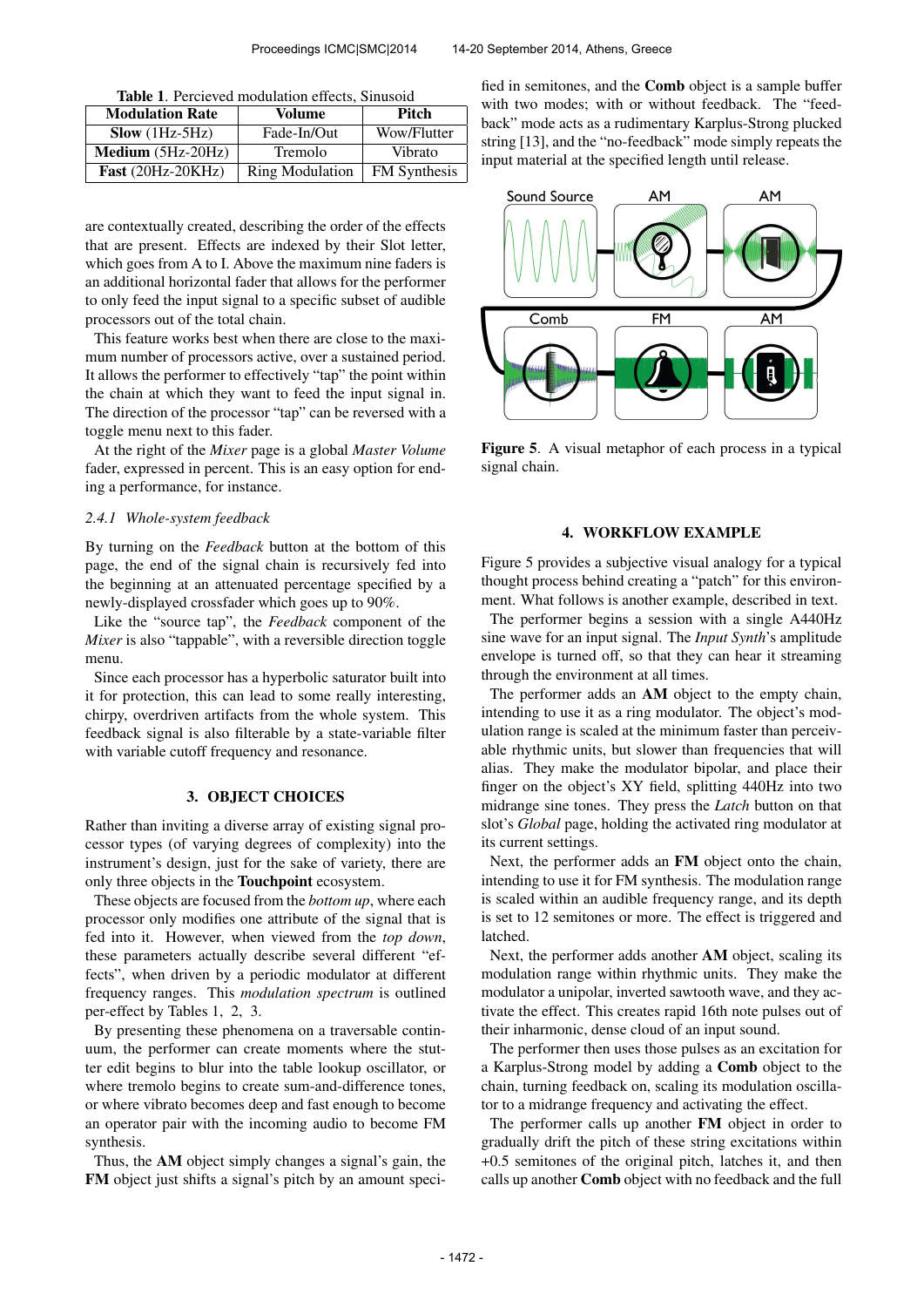| <b>Table 2.</b> Percieved modulation effects, Pulse wave |  |
|----------------------------------------------------------|--|
|----------------------------------------------------------|--|

|  |  |  |  |  | Table 3. Percieved effects, Buffer manipulation |
|--|--|--|--|--|-------------------------------------------------|
|--|--|--|--|--|-------------------------------------------------|

| <b>Modulation Rate</b>     | Volume          | Pitch               | <b>Modulation Rate</b>     | Feedback    | No feedback         |
|----------------------------|-----------------|---------------------|----------------------------|-------------|---------------------|
| $Slow (1Hz-5Hz)$           | Mute            | Siren               | $Slow (1Hz-5Hz)$           | Echo        | Loop                |
| <b>Medium</b> $(5Hz-20Hz)$ | Gate            | Yodel/Arpeggio      | <b>Medium</b> $(5Hz-20Hz)$ | Delay       | <b>Stutter Edit</b> |
| <b>Fast</b> $(20Hz-20KHz)$ | Ring Modulation | <b>FM</b> Synthesis | <b>Fast</b> $(20Hz-20KHz)$ | Comb Filter | Table Lookup        |

range of repetition frequencies, with a quick attack-release activation crossfade envelope. This is used to "performatively stutter" the sound, occasionally re-sampling the input by tapping the XY field rhythmically with a second finger, while also moving around the pitch of the previous Comb instance.

In this example, each of the objects was used in several different applications by adjusting their settings. The AM object was used as a frequency-refracting ring modulator at one time, and as a makeshift amplitude envelope / clocked step sequencer in another. They differed only in waveform shape, polarity, and frequency. The FM object was used as an FM Synthesis engine, and an emulation of tape wow and flutter at different points. The Comb module was used as a pitched, resonating string and as a performative stutter buffer, differing only in their ranges and whether or not feedback was present in the signal path.

# 5. NON-LINEAR PROCESSOR ARRANGEMENT

The key conceit of the concept of *Effects Processing as Synthesis* is that the order of non-linear processing systems matters. In DSP (Digital Signal Processing) theory, a *Linear System* refers to any process which, amongst other characteristics, exhibits *additivity* in combination. [14] This means that a sum of several processes can still be inferred as being the combination of a series of individual operations. Each transformation is observable in the final result; the order of operations is unimportant.

In combining a series of non-linear processors, the output result is inherently tied to the order in which transformations are applied. Individual processors will respond with different output results depending on the characteristics of the incoming signal, such as its spectrum and loudness. In Touchpoint, this principle is applied by treating each processor as an entry within a dynamically compressed stack, represented in Figure 6.



Figure 6. Processors are serially appended in the order they are activated.

#### 5.1 Example

In Figure 7, a spectrograph was rendered, comparing an input signal of an A440Hz sine wave with two different combinations of the same two objects placed after it. Each configuration is played for four seconds, lasting twelve seconds total. Each of the effects processors has the same frequency and wet/dry strength in its modulation oscillator.

In the center configuration, an AM object is placed before an FM object. In this scenario, the fundamental pitch appears to have been tuned a chromatic half-step up, with the appearance of at least two perfect octaves somewhere below it, and a lot of typical clangorous Bessel Function FM activity in the midrange.

In the configuration at right, the same AM object is placed after the FM object. The resulting sound has a dominant fundamental a whole step above the original pitch, with many overlaid pure tones above it that make it sound like a two-tone DTMF dial tone-type sound. Many more sustained, pure frequencies are generated in this configuration than with the previous configuration.

If these processors were *Linear Systems*, their order would not matter; both cases should produce the same spectrum. However, each of these processors subtract and insert their own spectral content and amplitude envelope modifications which are dependent upon the signal being fed to them, thus creating a dynamic output result that is dependent upon order.



Figure 7. Sine, Sine/AM/FM, and Sine/FM/AM.

## 6. "N-PLAYER" SUPPORT

The networked implementation of the exchange of control messages between the tablet interface and the software engine allows for multiple tablets to control one instance of Touchpoint. This is a natural manifestation of the fact that this instrument is the embodiment of a virtual ecosystem with many simultaneously operating components.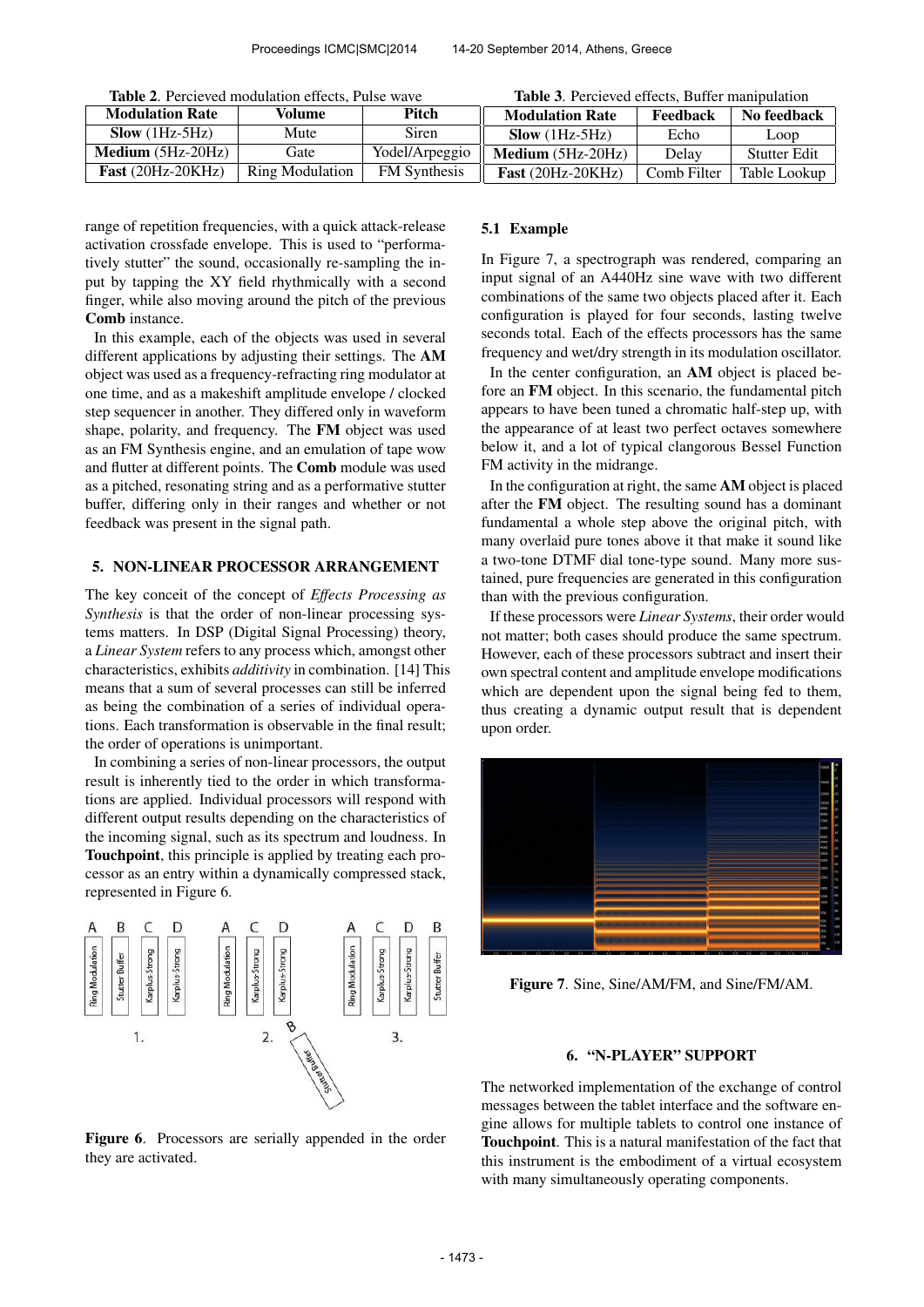Proceedings ICMC|SMC|2014 14-20 September 2014, Athens, Greece



Figure 8. Software requirements of "*N-player*" vs. single-performer configurations of Touchpoint

As depicted in Figure 8, if only one performer is operating Touchpoint, then the OSC messages generated by the tablet can go directly between Lemur and Reaktor, without the use of a ChucK server. ChucK becomes involved if, for example, the performance was centered around three performers manipulating one instance of Touchpoint.

This feature is made possible by the addition of general port listening and UDP <sup>4</sup> multicasting in newer versions of ChucK. Because ChucK no longer needs to search for a specific address path from a specific Open Sound Control source, it acts as an open-door middleman between Lemur and Reaktor.

At startup time, the IP address and output port of each tablet is specified. Each tablet is given its own thread on the CPU, with an additional thread broadcasting any GUI (Graphical User Interface) changes received Reaktor-side to be multicasted back to all of the tablets.

This can also lead to a totally asymmetrical model of Touchpoint instances and controller interfaces. Two sessions could be manipulating two different audio input sources, with three players manipulating the first session, and the third player also using his control data to manipulate the same area of the second session. This kind of flexibility leads to all kinds of interesting networked performance settings.

## 7. EVALUATION

Touchpoint has met the performing hands of several other people throughout the previous year of its development. Given the goal to eventually perform in a collaborative improvisation, two people were deliberately introduced to the instrument with very disparate amounts of time to learn and practice with it.

This strategy was conducted in the interest of seeing if significantly divergent performance styles could arise, particularly on such a personalized style of DMI.

Christopher Knollmeyer only had a mere couple of days with **Touchpoint**. He corroborated its capacity for a reflexive and impulsive sound design process, while criticizing on its relative lack of performance interface feedback.

"*Touchpoint is a valuable tool for performance because it offers the user immediate control of complex processes. Upon seeing the visual interface, the first elements to gain attention are the three x-y fields. These are obviously very hands-on and can be used impulsively. This impulsive capacity allows for a greater sensation of spontaneity, an element missing from much live electronic music.*

*The option to configure three spaces with three processors gives significant freedom to the range of playability, but is nonetheless limited to these three qualities of effect. If I were to ask for something more within the Touchpoint interface, it would be the ability to enter a specified range of each x-y field for more specified results. This could lend use to more arranged moments between a group of players with one or more musician performing on Touchpoint. For example, I would like to have a delay time or modulator frequency happening close to a specific song tempo. A choice of scaling options could behoove the x-y field as well.*"

Colin Honigman, in contrast, was given ample time and opportunity to develop a relationship with Touchpoint unmitigated by instruction or aesthetic tutoring from the developer. Over a period of nearly six months, Colin regularly performed with Touchpoint in a traditional electroacoustic orchestral ensemble.

"*Touchpoint is a novel combination of touch interface and synthesis technique that results in a multi-faceted and expressive instrument. To begin with, it is a fairly simple interface that can be more or less understood without much explanation. On the surface, it is easy to begin playing, and it is obvious that many sounds can be achieved. With practice and exploration, the instrument is found to be capable of a multitude of sounds, with the added ability to manipulate those sounds on micro and macro levels.*

*The choice of three sound generators for each unit allows*

<sup>4</sup> User Datagram Protocol, a form of network packet which is utilized in the Open Sound Control format.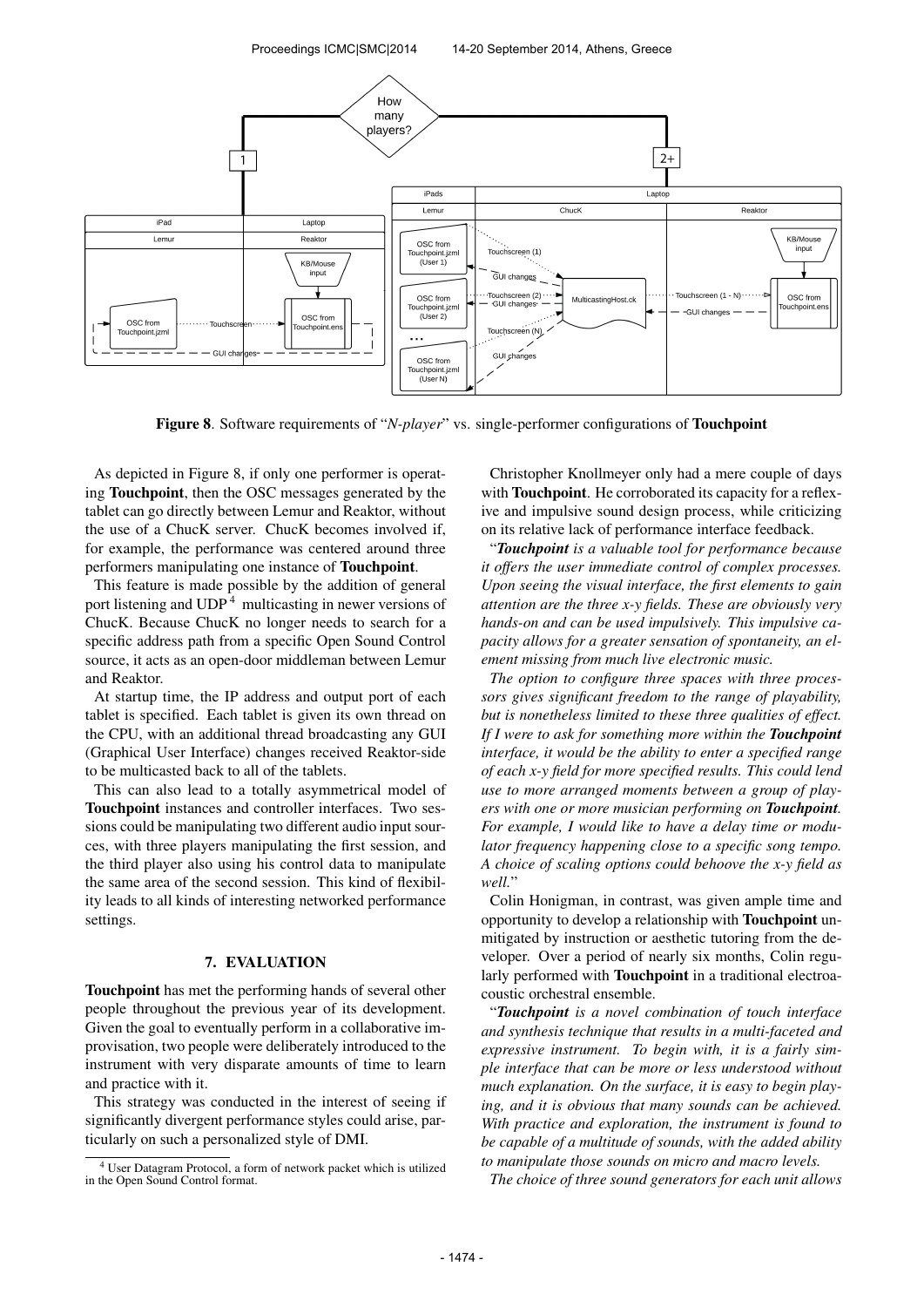*for a surprising amount of variation, and provides continuously surprising and pleasing effects. Looping, while not an independent feature, is achievable through knowledgeable manipulation of the comb filter. In a performing context, Touchpoint allows for great control and expressivity, and is especially useful in an improvisatory context. Repeatable performances are achievable, but require practice, and the careful use of presets.*



Figure 9. L-R: Suda, Knollmeyer, Honigman in concert.

*However, the exploratory approach is my personal favorite. This approach also makes Touchpoint an excellent tool for sound design and sample creation. While extended performance requires more practice, for production purposes, this instrument can be used to easily create a large amount of content with very little effort. Moving back and forth from simple to complex timbres, many exciting sonic possibilities reveal themselves, through the interaction of the modules.*

*Sonically, Touchpoint seems very similar to a modular synthesizer. However, the ability to traverse the timbral spectrum is unprecedented when compared to the analog method of patching cables. Although, because it is digital, it suffers and benefits from its digital behaviours. There were a few "glitches", in the developer's mind, that I found to be unique features that allowed for the creation and performance of different styles. For instance, tapping a second finger on the xy pad to restart the phase could cause a percussive clicking sound that allowed for precise rhythmic performance otherwise not really achievable without this "glitch."*

*While Touchpoint is similar in theory to a Kaoss pad, this is only a consequence of the xy touch interface itself. In my past experiences with it, the Kaoss pad feels like one is merely manipulating the parameters of different effects. With Touchpoint, the interaction is more expressive, and the output can be more surprising, especially as modules are locked, stacked, and manipulated simultaneously.*

*I learned and played this instrument while rehearsing with an Electronic Music Ensemble, an improvising electroacoustic ensemble. I found that I had the ability to improvise a large range of dynamics and sounds that worked well*

*with electronic and acoustic instruments alike.*

*The instrument intrigued the other ensemble members, who would say things like, "I don't understand what you're doing, but I like it." Like the acoustic instrumentalists, I found myself "warming up," creating a basic starting pallete at the beginning of rehearsal that I would change and explore variations of throughout each piece. I was noting the combinations of parameter values, positions, gestures, and modules that seemed to work well.*

*With each practice (both ensemble and personal), I found that I had more control and increased ability to repeat sounds and transitions from one sound to another. There was always the element of surprise, as there are so many combinations available that even very small changes can have drastic results, especially when creating complex signal chains. Personally, I look forward to continue playing this instrument, for both performance and production purposes.*"

Knollmeyer and Honigman's reactions help to illustrate that the balance between the opaque and the discrete in the instrument's current interface has mutually valuable benefits and drawbacks. While it can lead to the sensation of wonder in Honigman's "exploratory" method, it can also appear to be a bit too continuous – like an unlabeled violin neck – to those who wish to compose for it.

# 8. CONCLUSION

In this paper, it has been suggested that many of the sounds of DSP-based computer music have entered into popular music, as music recording has become computerized and accessible. While the need to present the techniques of computer music in a recitative fashion is not a requirement in academic settings, this disembodiment has become problematic for the traditionally "live" style of pop music.

Meanwhile, the academic scene has substantiated the embodiment of computer music for decades. Platforms such as the iPhone and iPad are providing an avenue for years of gesture mapping [15] and sensor-based interface research to be embraced by the public.

By associating a complex signal processing engine with a touchscreen-based hardware interface, the potential bloat of needing many physical controllers to control an ecosystem of objects is reduced to a single device. While there are notable drawbacks to the use of a touchscreen controller as an intuitive peripheral – namely, the lack of haptic feedback – the modularity of expanding the interface of such a peripheral with just a little bit of extra code exceeds the urgency of this concern.

While devices such as guitar effects pedal boards, modular synthesizers, rack-mounted studio gear, the software plug-in, and other forms have embodied the signal processor onstage before, Touchpoint cherry-picks many of their mechanics, seeking to represent a comprehensive embodiment of the signal processor as an instrument, in the name of accessibility. Its interface is neither too opaque and nonrepresentative, like a new form of gestural DMI (Digital Music Instrument), nor is it too much a mess of windows and keyboard and mouse operations, like a computer application.